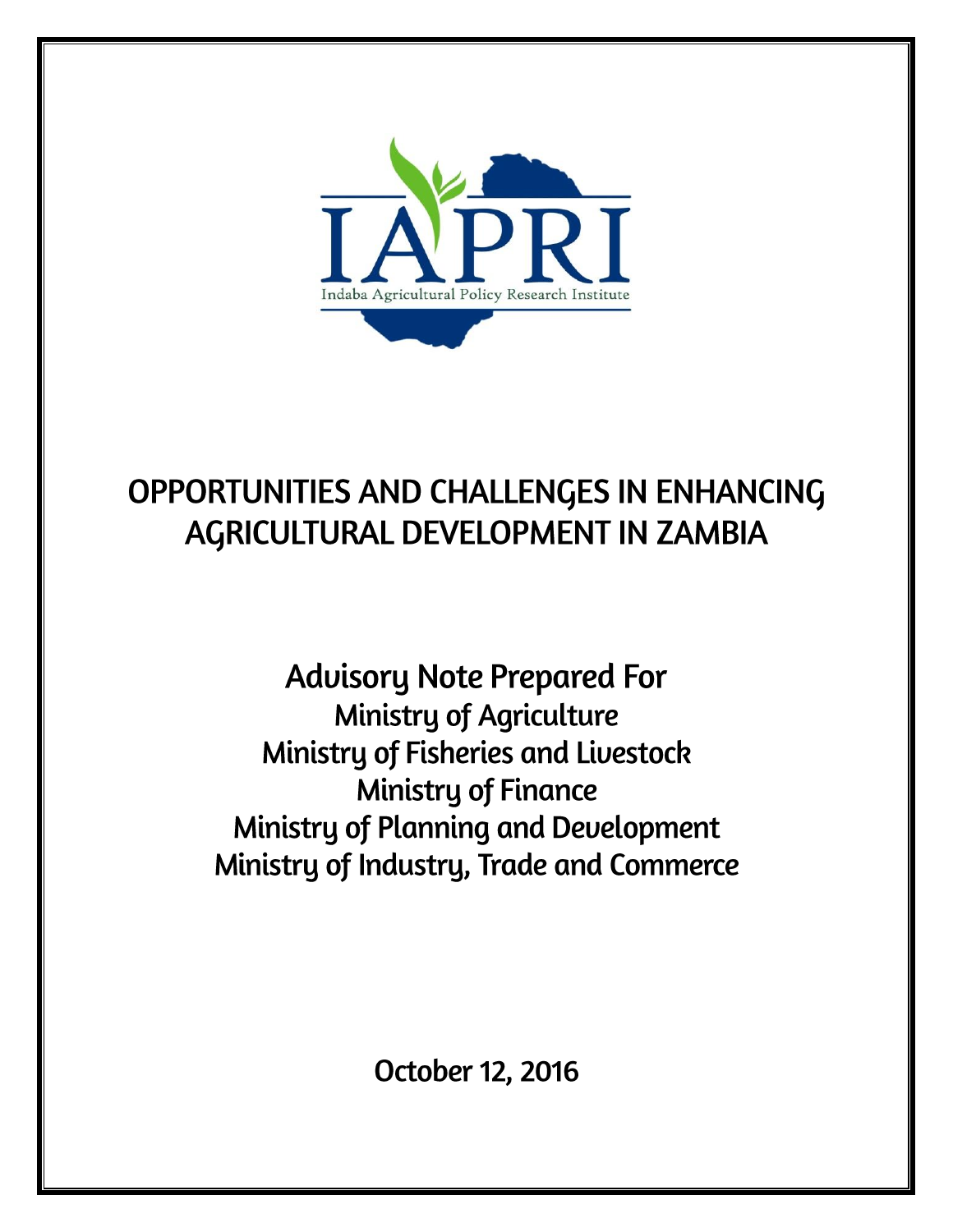# **Introduction**

Zambia has just completed the general election and under a new Constitution. Politically this is an opportunity because the new Constitution and the full five year government mandate will promote economic stability. There are some accepted economic realities such as a current tight fiscal space, Climate Change, and a poor rural sector. Addressing these challenges requires that the most effective tools and strategies be employed. Business as usual is not an option anymore hence, the government needs to implement major changes which initially, are likely to be less popular but will within five years result into broad-based economic growth.

Paraphrasing the Republican President's words from his official opening of Parliament on 30<sup>th</sup> September 2016; the agricultural sector has the greatest potential to be Zambia's vehicle to reduce poverty and become a major foreign exchange earner. This Advisory Note provides the government with a candid situational analysis and policy options to address some key challenges hindering Zambia's progress in becoming a regional food basket. There are ample opportunities that have the potential of awakening this sleeping giant sector.

The revised Sixth National Development Plan, aligned to the PF Manifesto, recognizes that agricultural development is critical for achieving inclusive growth and poverty reduction in Zambia. Both documents clearly indicate that to attain more inclusive agricultural growth there is urgent need to address the "unbalanced agriculture policies which have favored maize production and disadvantaged the production of other crops". Despite this recognition, very little progress has been made to diversify agricultural spending away from its current focus on maize, a low value crop. The consequences of the current policy approaches, where the majority of the agricultural budget is used to subsidize inputs for maize production and maize markets, are clear. The paradox of growth without poverty reduction suggests that income inequality in rural areas is growing rapidly, while limited progress is being made to improve the productivity of small-scale farms.

Currently, agricultural policies in Zambia do not achieve these objectives. Instead, they constrain growth by underfunding investments in key agricultural growth drivers that can benefit all rural people, such as rural infrastructure (roads, rail, and telecommunication), agricultural research and development, market information, irrigation and institutions that foster the development of effective markets, and complementary services such as agricultural extension and credit. Additionally, the maize centric policies are undermining Zambia's ability to become a stronger player in the regional agricultural sector, which further inhibits inclusive growth.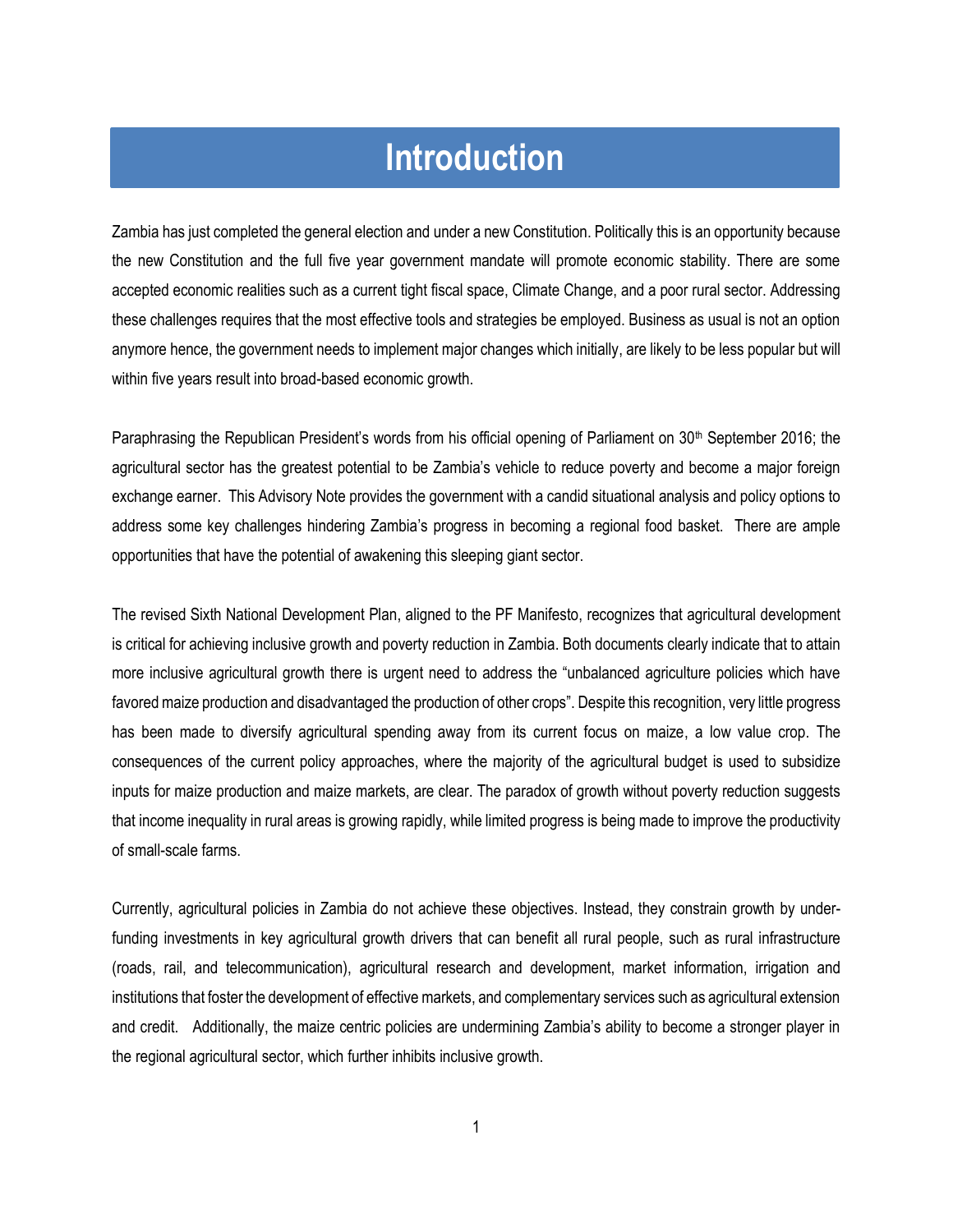## **1. How to deal with potential rising mealie meal prices?**

Policy makers are always confronted by the classic "food price dilemma." On the one hand, they are under pressure to ensure that maize producers received a higher price, on the other hand, they are under pressure to keep mealiemeal prices at a tolerable level for consumers. Unfortunately, the government has not been very successful in striking a balance between these two competing objectives, mainly because the solutions tend to put severe strain on the Treasury, as well as stifle private sector investment into the agricultural sector due to unpredictable policies.

Maize grain prices have come down since the coming of the new harvest in May 2016. Nevertheless, high price volatility is expected to continue throughout the 2016/17 marketing season because Zambia is the only country in the sub-region with an exportable surplus. Zambia's maize is much cheaper compared to other countries in the region especially Zimbabwe, Malawi, and Democratic Republic of Congo (DRC). As the 2016/17 marketing season progresses, it is realistic to project that maize grain and mealie meal prices in the country will rise as supplies on the market dwindle. This does not mean the country's food security will be threated or that people should panic: this trend happens every year and moreover Zambia has sufficient stocks to easily meet self-sufficiency requirements. The question is; how much should prices be allowed to go up without causing panic to stakeholders? The solution lies in properly harnessing the many market-based solutions discussed in this note, and not the costly government interventions through consumer subsidies to millers or export restrictions.

Studies conducted by IAPRI have shown that passing consumer mealie meal subsidizes through commercial millers is not an effective way to lower prices to the consumers. This is because it is difficult to enforce the price agreements in a free market, especially if there are opportunities to make more money in neighboring countries. For example, it is difficult for the government to curtail the movement of subsidized mealie meal or maize grain to border areas where prices are much higher due to the demand from consumers in neighboring countries. In other words, Zambia would be helping to subsidize consumers in neighboring countries.

Further, the Rural Agricultural Livelihood Survey (RALS) 2015 indicates that only 4% of the rural households consume commercially milled mealie meal; therefore the availability of grain on local markets is very critical. This means that the government and stakeholders need to urgently seek less costly solutions - other than consumer subsidies through cheaper maize to millers - to effectively help poor urban and rural consumers. Additionally, heavily restricting exports will only lead to worsening the incidences of rampant informal/illegal trade resulting in loss of government revenue, and an increase in the possibility of implementing further drastic measures to constrain formal exports. This is due to the fact that the huge price differentials between Zambia and its deficit neighbours has created opportunities for some to take the risk and make huge profits.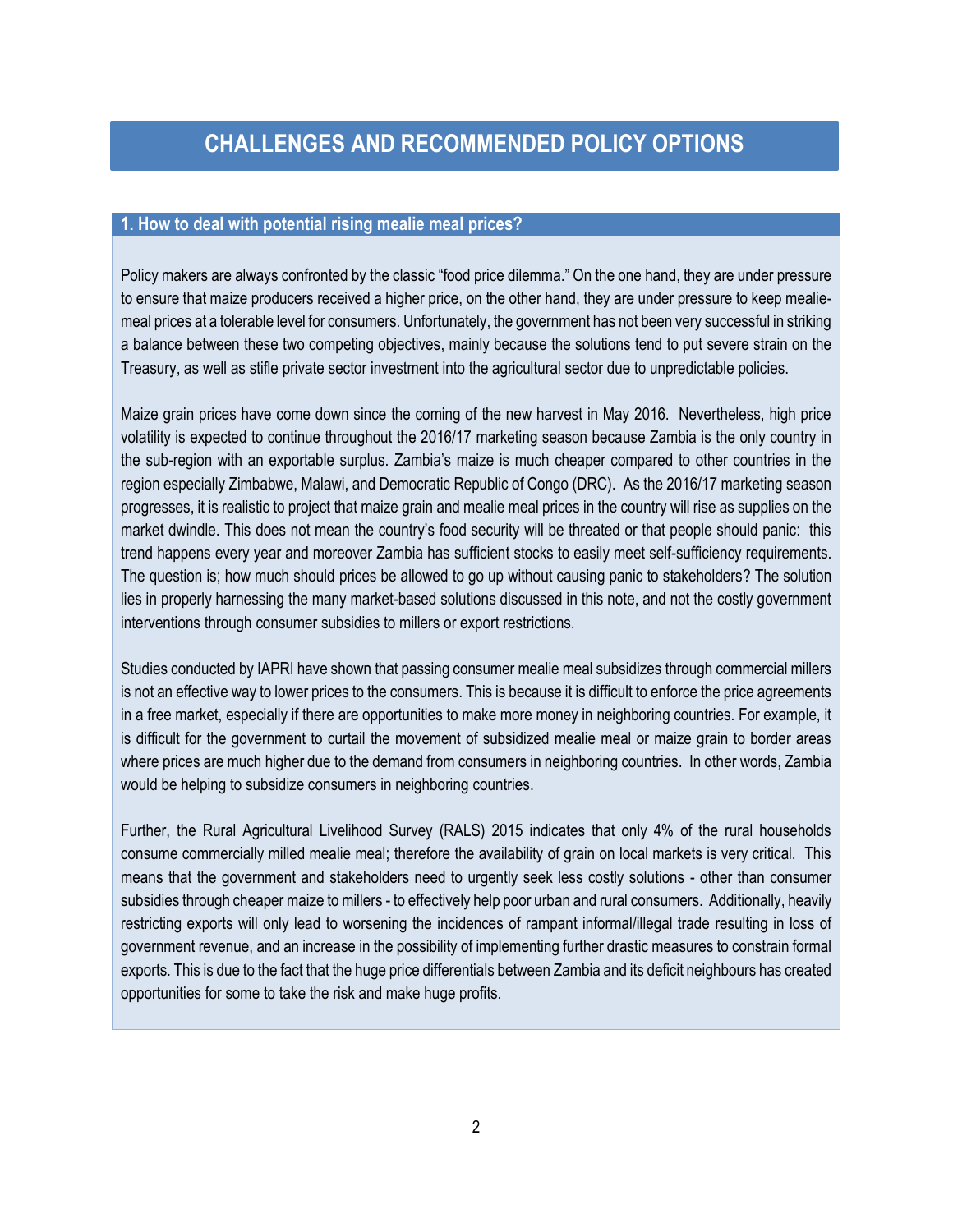**Immediate Actions** 

- 1. Government should release funds and pay for the maize they have purchased from smallholder farmers through FRA. This will provide the farmers who delivered their maize to FRA with the necessary resources to prepare for the next season. Further delays may affect 2016/17 agricultural season.
- 2. The current situation is that most of the maize stocks not held by farmers are in the hands of the FRA, private Traders and/or Millers, with very little supply to the informal markets in the compounds. This limits consumer options. There is an urgent need to increase direct access of maize grain to consumers. The option of disposing grain to the informal markets would relieve some of the food price pressure on low-income consumers, who normally buy more expensive repackage mealie meal 'pamelas'. This will be one of the more effective ways of reducing mealie meal prices to low income consumers by providing them with cheaper alternative meal options.
- 3. Communities should be sensitized to the following reality, given the high demand in the country and region, mealie meal prices may increase in the short-run but that government will put in place more cost effective alternative programs to help cushion the impact on the poor consumers. There exist programmes that can be implemented at a fraction of the current consumer subsidy programme. The following programs are proposed:
	- $\circ$  Consider increasing the number of recipients under the social cash transfer system. This should be deliberately promoted as a programme to cushion poor and vulnerable households from any rising maize meal prices. This will help deal with the political sensitiveness of maize grain and maize meal prices. This programme can be run at a fraction of the current subsidy programme.
	- $\circ$  Increase quantities to community sales to increase direct access of maize grain to consumers. FRA has experience with implementing this programme and the effects on cushioning consumers from rising mealie meal prices is reported to be large.
- 4. Millers should be encouraged to buy their maize grain stocks from the traders at market prices rather than expect subsidized grain from FRA. FRA should sell maize at market prices. This will significantly reduce budgetary pressures on the Treasury, eliminate market distortions and rent seeking behavior, as well as attract more private sector investments in the agricultural sector. This strategy will allow prices to fluctuate based on production levels and will provide farmers with incentives to produce more, whilst simultaneously enabling traders and millers to invest more in storage, and the government to use the country's limited resources to invest in the key drivers of agricultural growth such as; extension, research and development, rural infrastructure, and irrigation.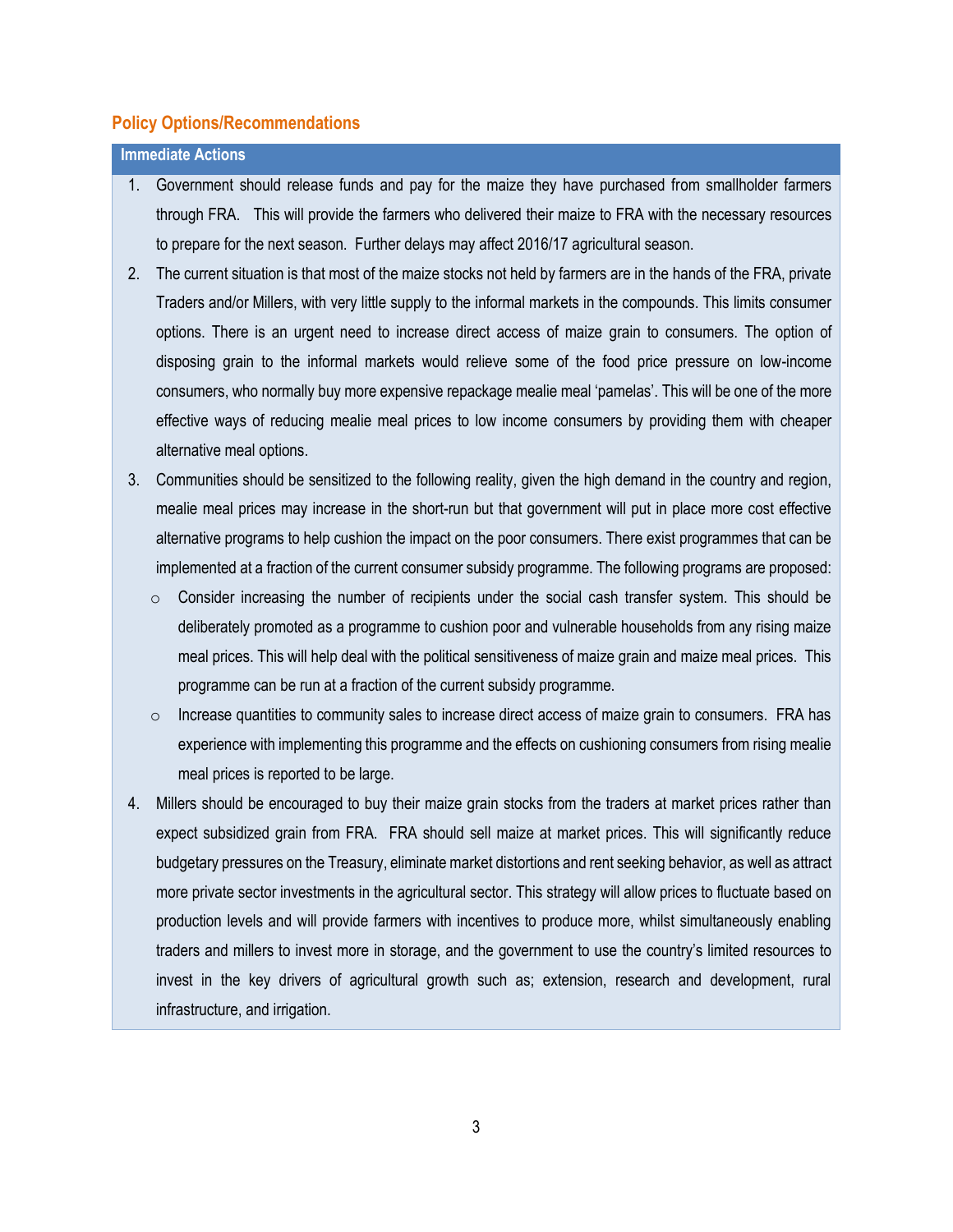#### **Medium and long-term options (2-5 years)**

1. Maize production from large scale farmers declined from more than 400,000 metric tonnes (MT) a few years ago to 163,000 MT in the 2015/2016 season. Zambia urgently needs to harness large-scale commercial farmers' potential to produce early maize for export under irrigation. Given the high cost of producing early maize, this will require export off-takers and policy guarantees from government on exports. To kick start such a project, it could be run as a pilot with institutions such as the WFP as a potential offtake.

Without consistent policy, large-scale farmers will continue to shun maize production. In this regard, Government and other stakeholders should keep a close eye on the effects of the La Niña phenomenon. If there are adverse effects, the country should trigger the production of winter maize timeously. This will allow Zambia to effectively exploit its production potential.

- 2. To unlock the local supply, the country has to embrace a well-managed formal export trade regime. This will help the country to increase export earnings and reduce levels of maize smuggling/informal maize exports. The early maize programme should be up-scaled to ensure that Zambia secures its export market. In 2015, the country earned over 170 million United States Dollars from maize grain exports alone. The country has the potential to earn significantly more.
- 3. A well-managed price stabilisation policy allowing for clear triggers for maize purchases and releases by FRA needs to be formulated. This would allow normal seasonal price fluctuations to take place, a key ingredient for encouraging private sector investments into the agricultural sector. For example, an agreed price floor and ceiling could be established, it would then act as a trigger for maize purchases or releases from the strategic reserve.
- 4. Maize grain and maize meal should always be sold at market price to avoid creating distortions that discourage investments into the agricultural sector and instead create huge government budget deficits. Poor and vulnerable consumers can be helped through less expensive market based government support programmes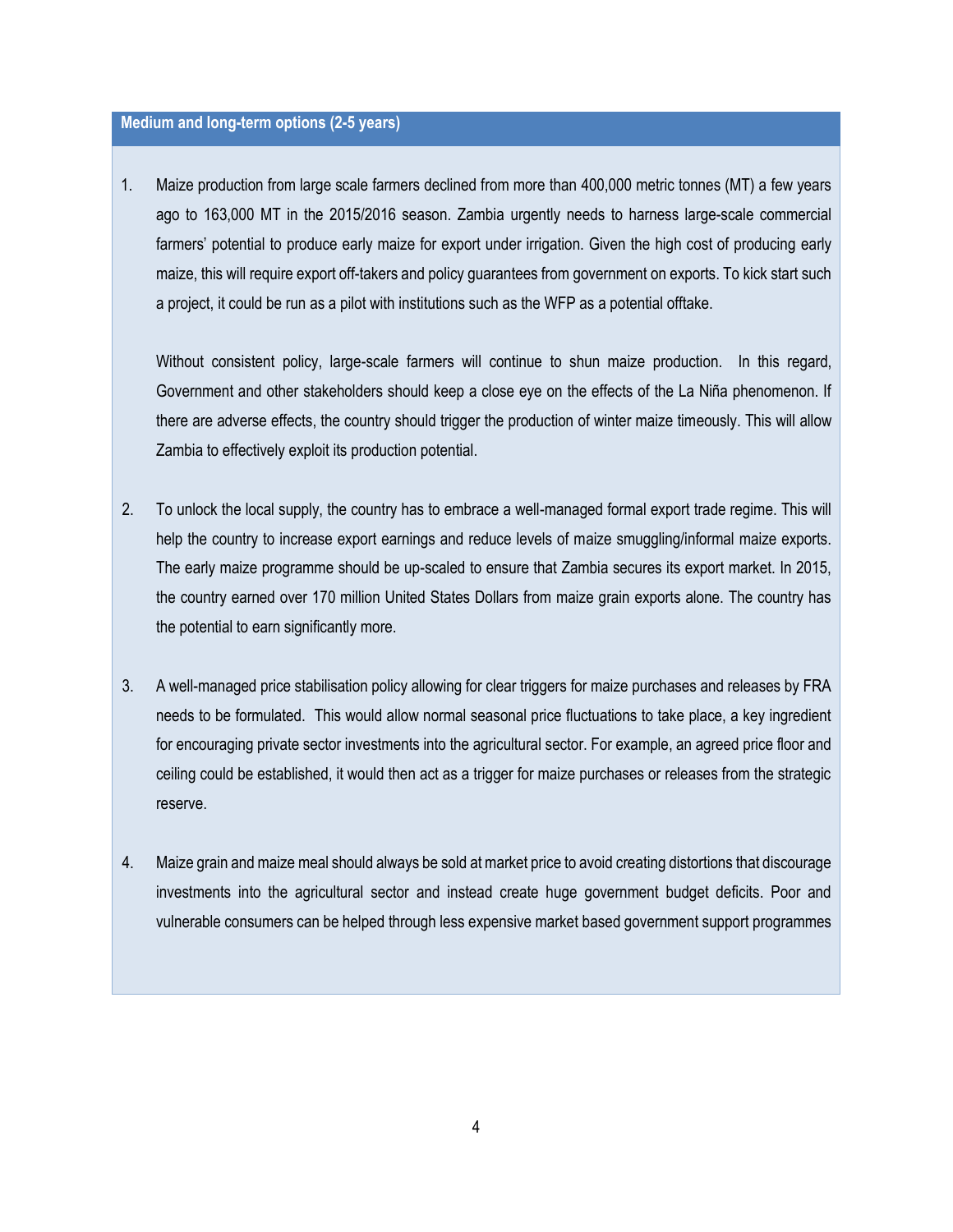#### **2. FRA's inability meet its 2016/17 maize purchases target**

Given the current market conditions, private traders have not been deterred by the announced FRA buying price of K85 per 50kg bag (approximately US\$170/ tonne). As of July 2016, private traders were buying at an average price of K95 -K112 per 50kg (approximately \$190-\$224/tonne) and paying on the spot. Private maize traders are expected to remain active this season after entering the market much earlier, ahead of the FRA. As of 11 October, 2016 the FRA had only managed to purchase about 276,000 metric tonnes, unlike other years where they would have fulfilled their target by this time. This means private traders have been competing heavily with FRA. Furthermore, there are reports that farmers are holding their maize longer to be able to cash in later when the maize prices peak. This situation has to be encouraged as it promotes more investments into the sector in the coming seasons.

On the other hand Millers have not been very active in the market. Based on past experiences, millers were anticipating that the government would supply their requirements out of FRA's 1,000,000MT anticipated purchase target. ,However, this strategy is likely to be less effective this season because of FRA's slow pace to meet its 2016/17 maize purchases target. There should not be any reason to panic as long as the recommendations made in this note are implemented. Instead, Millers should be encouraged to buy their requirements at market prices as the subsidy is very heavy to the Treasury, and the impact on mealie meal prices is minimal.

**Stocks verification done by the Stocks Technical Committee and funded by IAPRI revealed that the country has more than 1.2 million metric tonnes excluding what the small scale farmers might be holding. The implication of this is that the export ban may result in the country having a lot of maize going into the next season. This will have negative effects on maize prices and reduce incentive for farmers to produce maize in the future. Also, in the short-term smuggling of maize and rent seeking behavior is likely to increase as riskier individuals try to cash in on the lucrative export market.**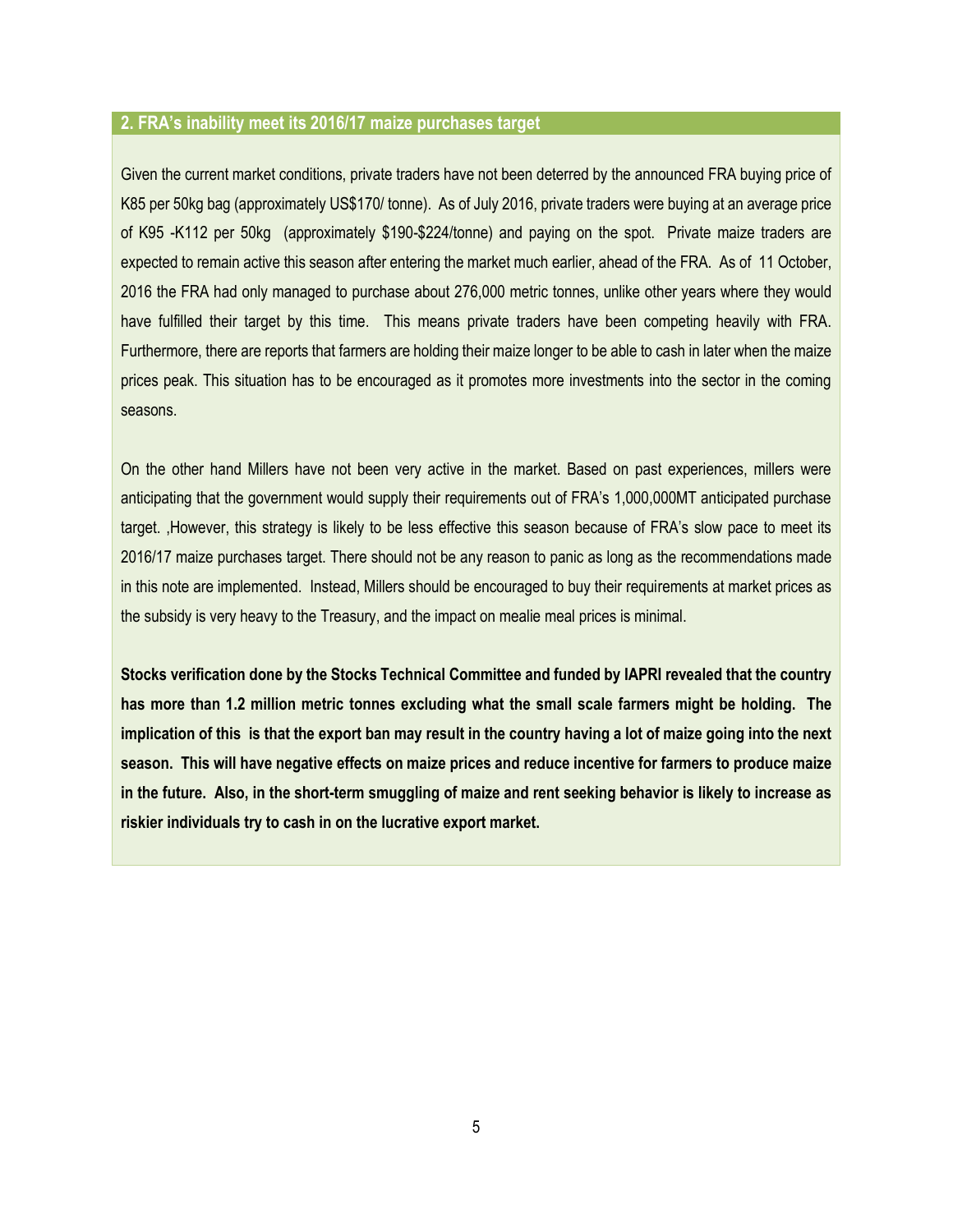# **Immediate actions**

- 1. Government should release funds to FRA to enable them to pay farmers on time. This will increase the chances of FRA meeting its SGR target but more importantly, give the farmers who delivered to the Agency resources to start preparing for the next season.
- 2. . Zambia needs to urgently harness large-scale commercial farmers' potential to produce early maize for export under irrigation.

- 1. To allay the concerns of the private sector about FRA's involvement into the market, the government should review the FRA mandate. In particular, the Government should direct its investments towards other key drivers of agricultural growth that would benefit many more people and help farmers diversify away from maize only.
- 2. With ZAMACE coming on board, it is important that FRA considers buying the strategic reserves through the commodity exchange when fully operational. This will result in a reduction in costs of maintaining the strategic reserve as logistics to procure grain such as handling, transportation, storage costs etc. will be borne by private sector rather than FRA.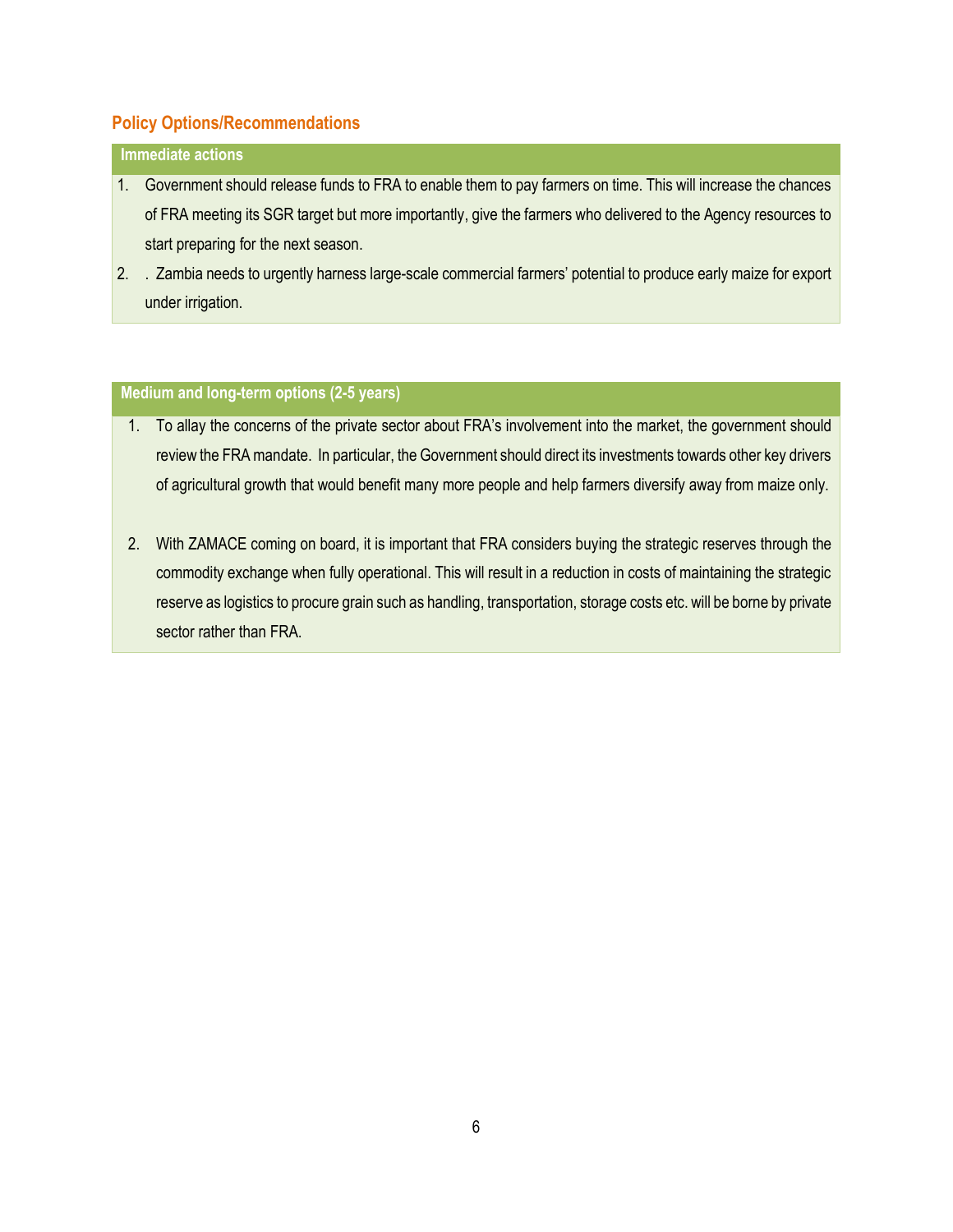# **3. How can the country take advantage of the current regional maize demand without jeopardizing food security?**

Zambia is the only country in the region with surplus maize, hence demand for this maize very high. Deliberate efforts to intensify supply to deficit neighbours such as Zimbabwe, Malawi, and DRC need to be made without affecting local food security. This will enable Zambia to maintain and raise it's standing as a reliable supplier in the region, as is the case with the seed sector.

Zambia has a surplus but not enough to meet all the regional requirements. Regional maize prices are at least 40- 50% higher than the Zambian maize prices. The situation will likely worsen as we draw near to the hunger season (November through March). **This does not mean Zambia has to shut its borders**. Zambia has an opportunity to export maize to the deficit countries and earn much needed foreign currency but this is not possible if the borders remain closed. For example, in 2015, Zambia's agricultural exports were at US\$670,716,000 and maize& maize products accounted for 30% (US\$210,098,000) of the export revenue from agricultural exports. Unfortunately, in 2016 the country wasted the opportunity of earning the much needed foreign currency due to politically triggered export restrictions. The new government needs to seriously reconsider this policy and look to other more progressive options in order for the country to become the bread basket of the region.

Discretionary and unpredictable government intervention is one of the greatest policy problems plaguing the maize marketing system and food security in Zambia. This is because actual and potential government interventions generate private sector uncertainties and inaction, leading to the additional need for government intervention. Therefore, the government should provide a stable and predictable policy framework to hasten Zambia's potential of becoming a regional food basket. This should be done through the enactment of the Agricultural Marketing Bill, setting up of the Agricultural Marketing Council, and adhering to the legislation provided therein. This bill will help promote effective coordination between the private and public sector through greater consultation and transparency with regard to changes in FRA purchase and sale prices, import and export decisions, and triggers for release of stocks. Once this legislation is in place, crop marketing will be based on a transparent and predictable set of rules and regulations, a situation that is likely to bring in more private investments and participation in the sector.

In the current mixed policy environment, the government co-exists with the private sector as an unfairly large competitor, and this hinders the development of the agricultural sector. Complete government withdrawal from the market is neither realistic nor desirable. However, government must avoid policies that crowd out private sector participation, and should instead seek to facilitate market growth as well as make every effort to leverage private sector investments.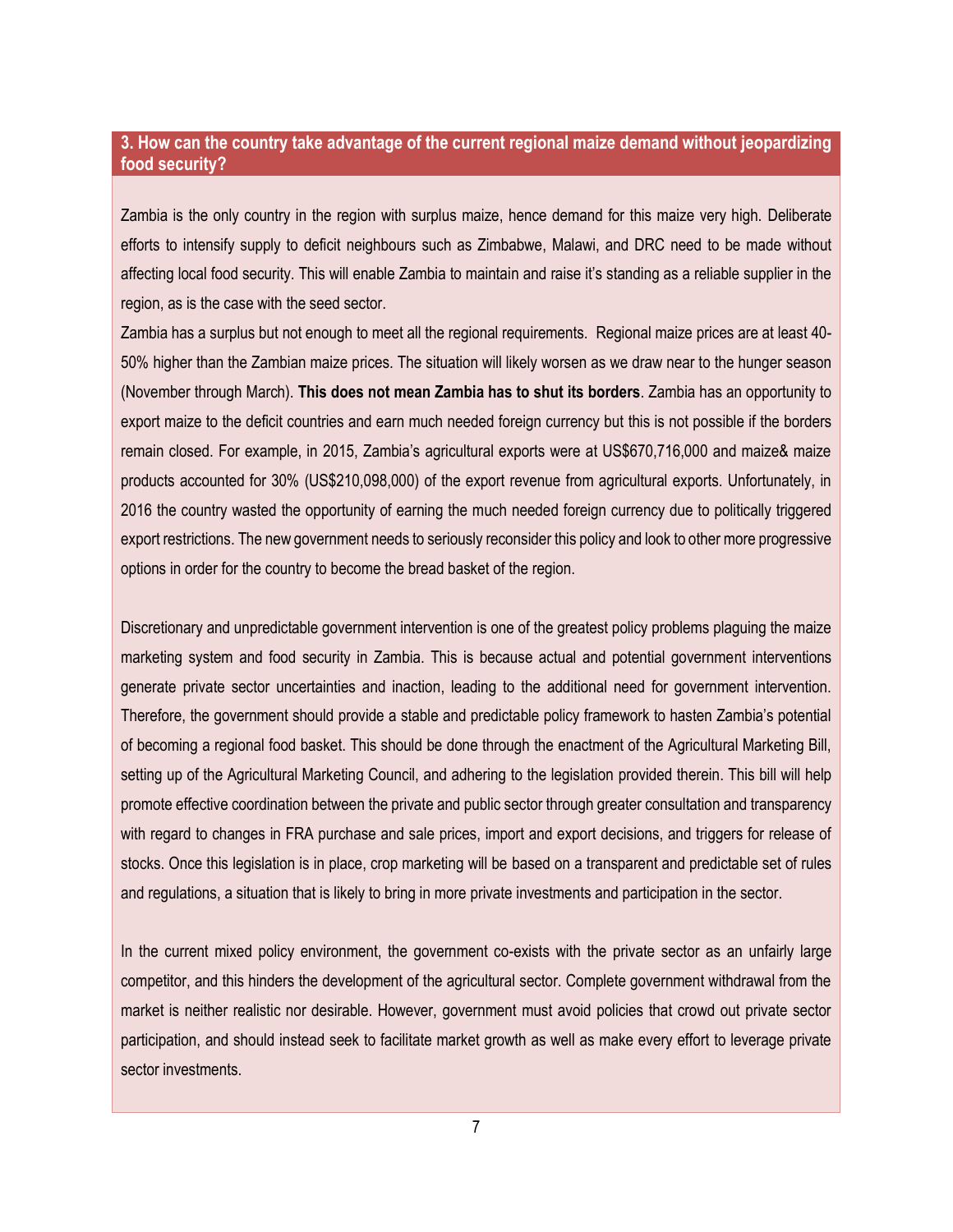| <b>Immediate actions</b> |    |                                                                                                           |  |  |  |  |  |
|--------------------------|----|-----------------------------------------------------------------------------------------------------------|--|--|--|--|--|
|                          |    | 1. To unlock the local maize supply, the country has to reopen the borders. Zambia has enough maize       |  |  |  |  |  |
|                          |    | as verified by the Stocks Committee Technical meeting that visited the provinces. Instead of a well-      |  |  |  |  |  |
|                          |    | publicised export ban, the country should embrace a well-managed formal export trade regime. This will    |  |  |  |  |  |
|                          |    | help the country to increase export earnings and reduce levels of maize smuggling/informal maize exports. |  |  |  |  |  |
|                          |    | Zambia should continue in its quest to become the regional food basket. Formal exports of maize should    |  |  |  |  |  |
|                          |    | be encouraged and continue as the country prepares for another season.                                    |  |  |  |  |  |
|                          | 2. | The early maize programme should be scaled up to ensure that Zambia secures its export market. In 2015,   |  |  |  |  |  |
|                          |    | the country earned over 170 million United State Dollars from maize grain exports alone. The country has  |  |  |  |  |  |
|                          |    | the potential to earn significantly more.                                                                 |  |  |  |  |  |
|                          |    |                                                                                                           |  |  |  |  |  |

- 1. There is an urgent need to resume the process of the **enactment of the Agricultural Marketing Act**. The Act will provide guidance on the involvement of government in the maize market, fertilizer, seed, crops and livestock markets, bringing the most needed policy transparency and predictability that will enhance the market for smallholder farmers. The Act will help improve the policy consistencies in maize marketing and other agricultural products
- 2. It is important that FRA reviews the level of the annual strategic grain reserve. The current 500,000 MT strategic reserve should take into account the following factors:
	- a) the improved irrigation capacity in the country -- commercial farmers at short notice can be contracted to produce maize to fill any anticipated shortfall;
	- b) despite rising population, consumption patterns today are different from many years ago -- demand for non-maize food products is increasing;
	- c) the infrastructure to procure and import grain has improved over the years; and
	- d) There are cheaper alternatives compared to physically holding all strategic reserves for at least eight months.
- 3. A well-managed price stabilization policy allowing for clear triggers for maize purchases and releases by FRA needs to be formulated. This would allow normal seasonal price fluctuations to take place, a key ingredient for encouraging private sector investments into the agricultural sector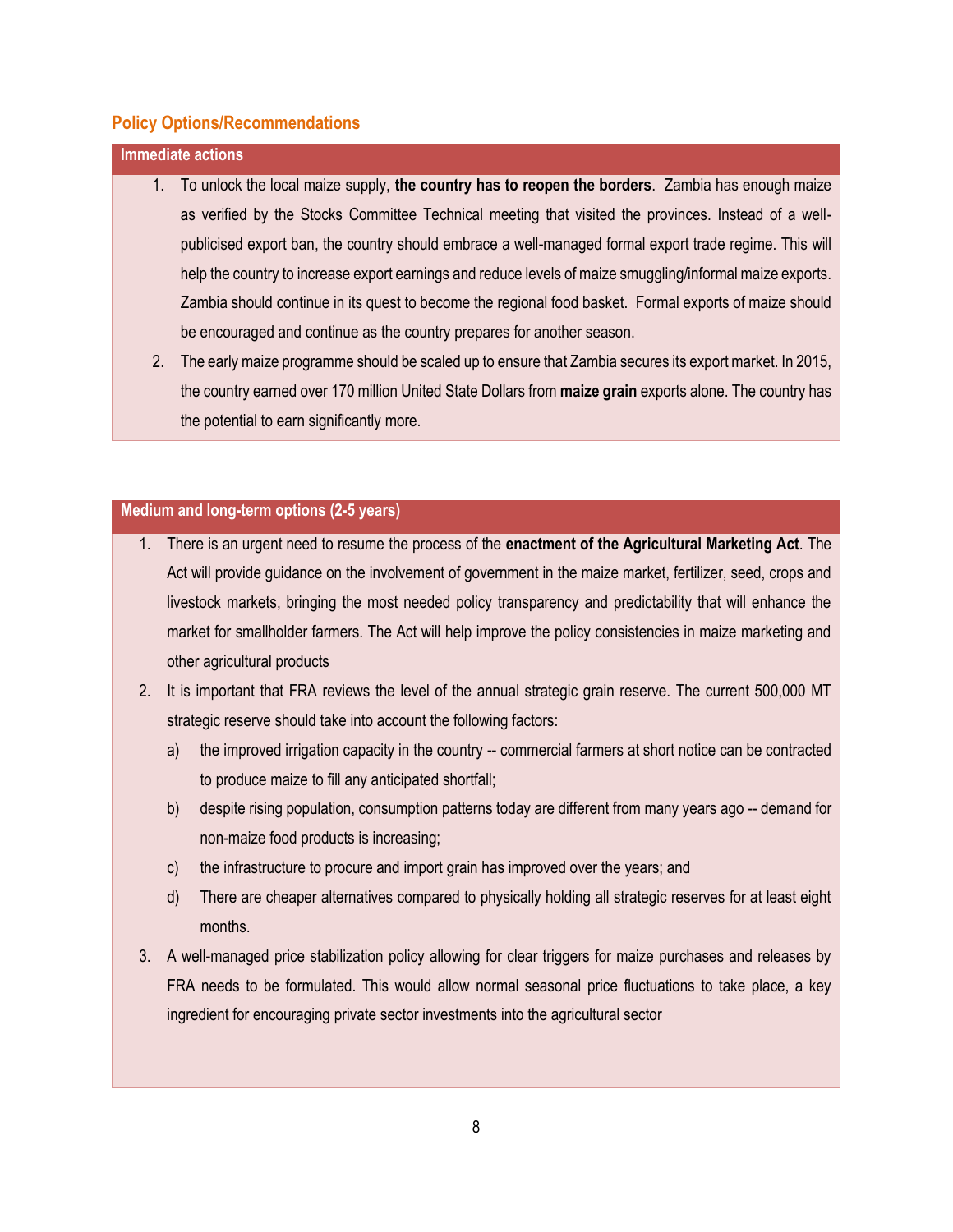#### **4. How can GRZ invest the limited budget resources in the agricultural sector?**

The distribution of the agricultural budget in the recent past has not placed enough emphasis on broad-based public investments. Ninety eight percent (98%) of the budget allocated for poverty reduction programmes in the agriculture budget is being spent on the FISP and FRA. This has not proved effective at boosting productivity or reducing rural poverty (Figure 1).



Figure 1: 2016 Budget Allocation

Though politically popular, as the experience in Zambia and other countries in the region demonstrates, these subsidy programs are typically less effective at stimulating agricultural growth in comparison to investments in research, extension, roads and other public goods. This is because subsidies often displace private spending that would otherwise occur, and are prone to diversion and manipulation. Heavy spending on FISP and FRA has left few resources to invest in these well recognized drivers of agricultural growth and stifled diversification as the country policies are maize-centric. Given than most farmers are land constrained (cultivating on average 2 hectares or less), policies that promote continuous cultivation of a low value crop such as maize will be less likely to solve the poverty problem facing most Zambian smallholders.

The other major problem is the continued delayed budget releases to the Ministries of Agriculture, Fisheries and Livestock. For example, extension staff regularly receive their salaries but field operational funds (recurrent expenditure) are released late affecting the delivery of extension services. In addition, the delayed releases do not only affect operations, but affect the performance and/or implementation of other agricultural programs.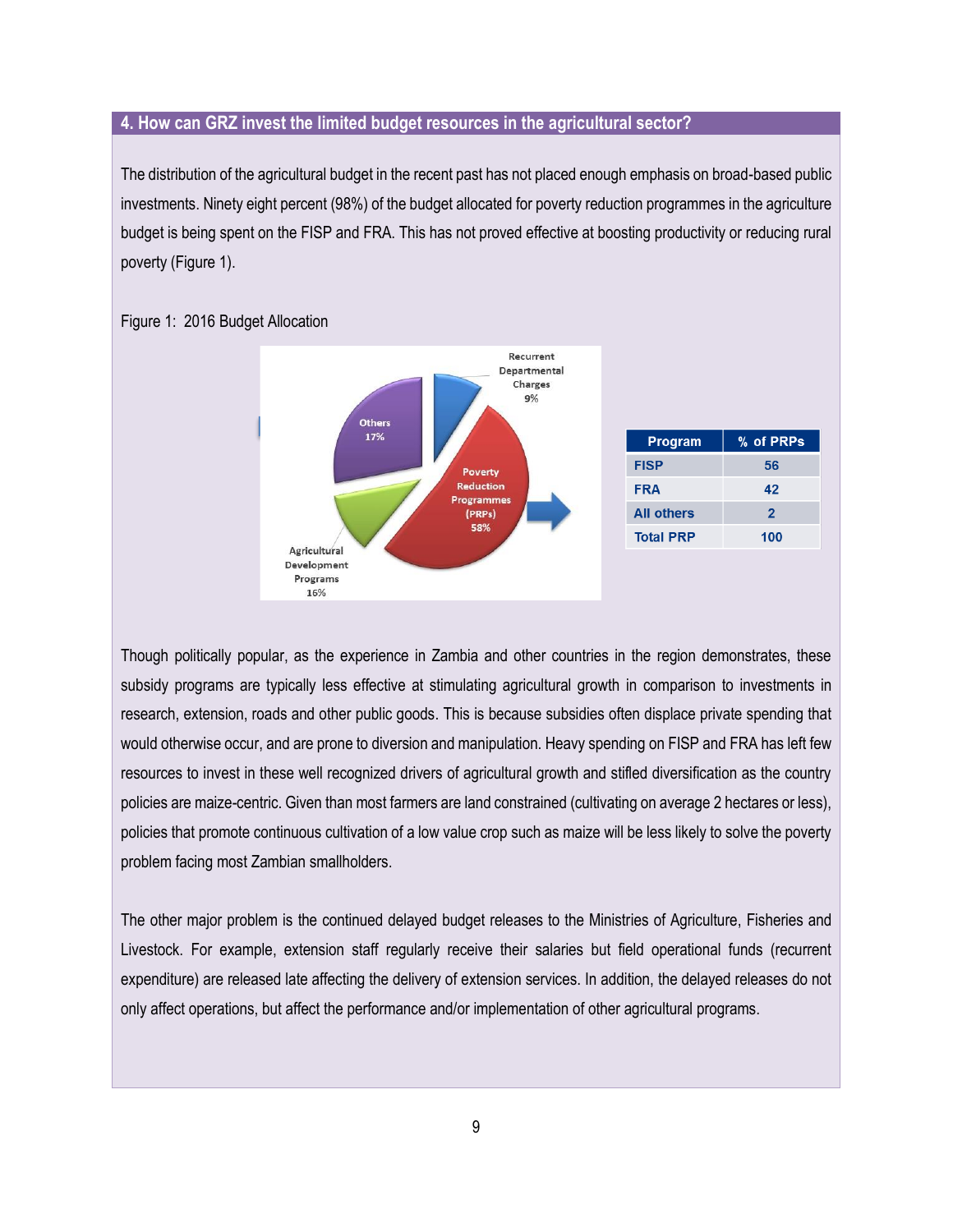| <b>Immediate actions</b>                                                                                    |  |  |  |  |  |  |  |
|-------------------------------------------------------------------------------------------------------------|--|--|--|--|--|--|--|
| Rebalance government funding to key drivers of agricultural growth. Reorientation of spending, away<br>1.   |  |  |  |  |  |  |  |
| from FRA and FISP towards increased investment in public goods including:                                   |  |  |  |  |  |  |  |
| irrigation development as a means to mitigate drought and improve productivity;<br>a.                       |  |  |  |  |  |  |  |
| crop, soil, and livestock science research and development to enhance genetic advances and<br>b.            |  |  |  |  |  |  |  |
| refinements in the adaptation of improved practices and technologies;                                       |  |  |  |  |  |  |  |
| extension programs, particularly focusing on effective and appropriate input use, and integrated soil<br>C. |  |  |  |  |  |  |  |
| fertility management practices to improve soils and raise crops' response to inorganic fertilizer           |  |  |  |  |  |  |  |
| delivered; and                                                                                              |  |  |  |  |  |  |  |
| d. Physical infrastructure development.                                                                     |  |  |  |  |  |  |  |
| Improve timing of budget releases. The government needs to put in place effective monitoring systems<br>2.  |  |  |  |  |  |  |  |
| designed to increase budgeting transparency and accountability aimed at reducing or eliminating delayed     |  |  |  |  |  |  |  |
| budget releases.                                                                                            |  |  |  |  |  |  |  |

# **Medium and long-term options (2-5 years)**

1. In 2017/18 agricultural season, the Government should consider implementing the e-voucher throughout the country. The e-voucher has the potential to reduce the current high costs of delivering fertilizer to farmers, as well as promoting agricultural diversification.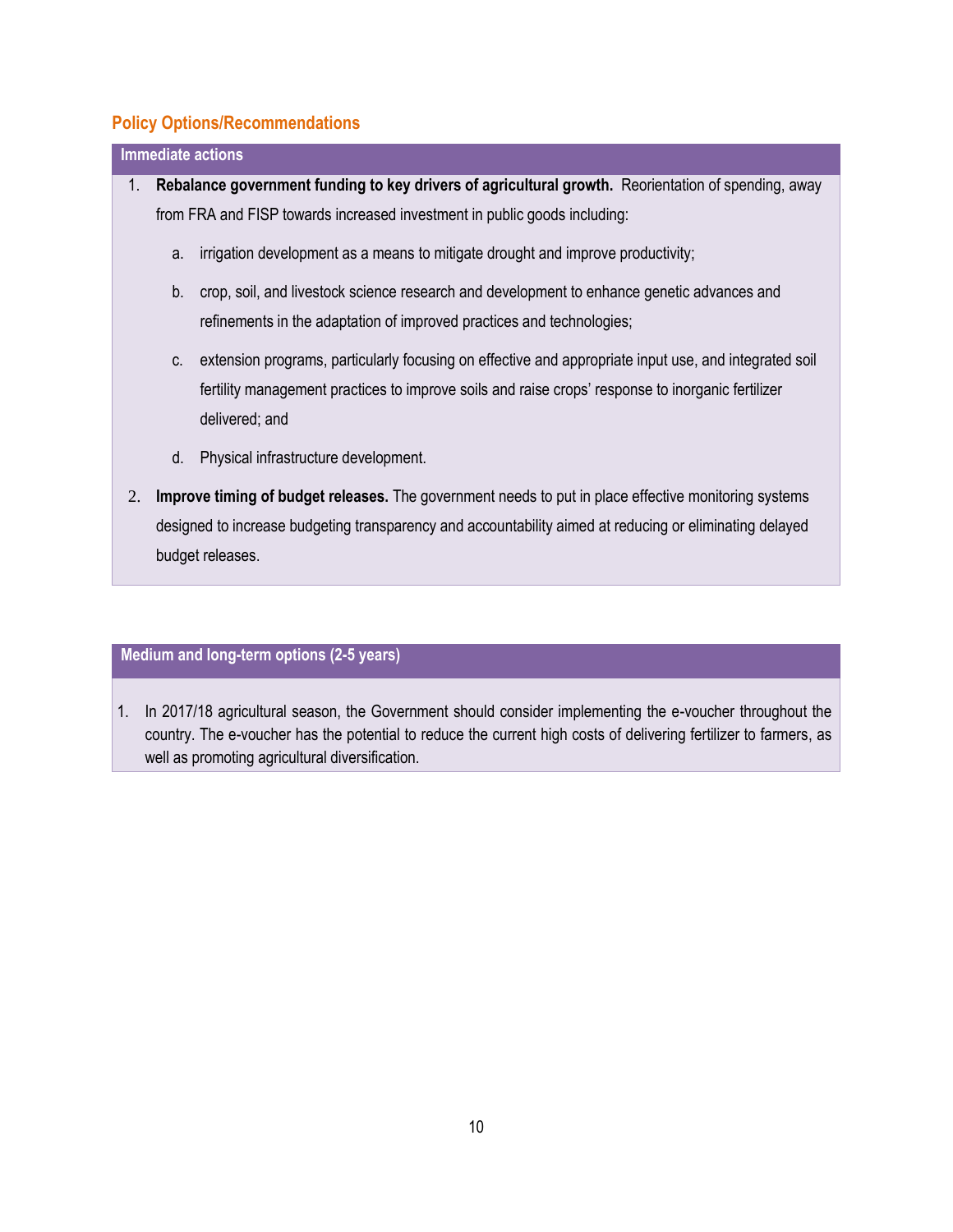#### **5. FRA's Role In Maize Marketing?**

The FRA has become one of the major drains on financial resources for the National Treasury with very limited impacts on poverty reduction and productivity. This is because government expenditure through FRA has been benefiting larger and relatively well-off households, hence having limited impact on rural poverty reduction. Furthermore, continued bumper harvests have seen FRA expanding its role beyond buying strategic reserves.

FRA interventions have been discretionary and unpredictable, creating one of the greatest policy problems plaguing the maize marketing system and food security in Zambia. This is due to the fact that actual and potential government interventions by the FRA, generate private sector uncertainties and inaction leading to a cycle of recurrent need for government intervention. Buying beyond the prescribed strategic grain reserves target (currently 500,000 metric tonnes) has resulted in farmers getting paid late and making it difficult for the private sector to plan and operate efficiently. Further, FRA offloading maize on the market at a reduced or subsidized price has continued to hurt farmers who produce early maize, grain traders, and all millers who do not have access to price-discounted FRA maize. This comes at a very huge expense to the Treasury, and causes unnecessary headaches for policy makers who are concerned about the recurrent country's budget deficit. IAPRI estimates that the cost to the National Treasury for holding 500,000 metric tonnes of maize is approximately US\$26.7 million using a conservative storage loss of 10% over a period of 8 months (Table 1).

#### **Policy Options/Recommendations**

- 1. FRA's role should be limited to purchasing strategic reserves, and should stick to prescribed quantities and areas of purchase. Any attempt to deviate from this role is usually accompanied by undesirable effects on farmers and private sector participation.
- 2. FRA should purchase strategic reserves at market prices. FRA should seriously consider buying through the recently enhanced ZAMACE. This innovative approach will lead to an efficient market that is not distorted by significant government presence and intervention in the market.
- 3. The MoA should work with stakeholders to resume the stalled process of enacting the Agricultural Marketing Act. The Act will provide guidance on the involvement of government in the maize market, fertilizer, seed, crops and livestock markets, bringing the most needed policy transparency and predictability that will enhance the market for smallholder farmers. We recognize that recommending complete government withdrawal from the market is neither realistic nor desirable. However, government must avoid policies that crowd out private sector participation, and should instead seek to facilitate market growth as well as make every effort to leverage private sector investments.
- **4.** FRA should always dispose of unused strategic reserves at market prices to both the formal and informal sector, as well as selling through the commodity exchange.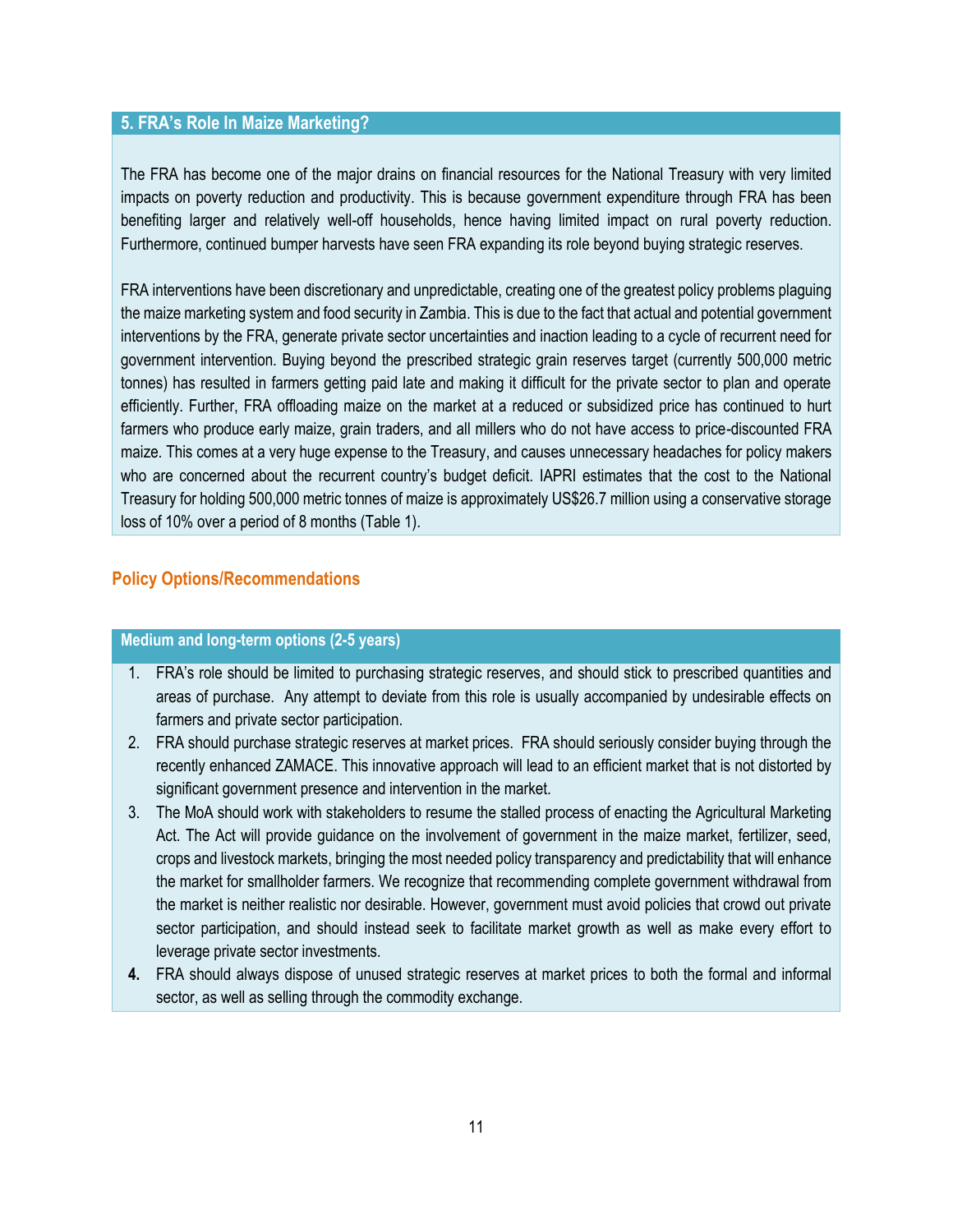|  |  | Table 1: The Cost to the National Treasury of Holding 500,000 Metric Tonnes of Maize by FRA |
|--|--|---------------------------------------------------------------------------------------------|

| <b>Description</b>                                              | <b>Unit</b> | <b>Quantity</b> | <b>Price/Cost</b><br>per unit<br><b>ZMW</b> | <b>Total ZMW</b> | <b>Total US\$</b> |
|-----------------------------------------------------------------|-------------|-----------------|---------------------------------------------|------------------|-------------------|
| 1.Cost of new crop purchased July - October 2016                |             |                 |                                             |                  |                   |
| Value based on purchase price                                   | <b>MT</b>   | 500.000         | 1,700                                       | 850.000.000      | 85,000,000        |
| Logistics costs                                                 | <b>MT</b>   | 500,000         | 200                                         | 100,000,000      | 10,000,000        |
| Estimated 8 months carry costs (Oct '16 to May '17)*            | MT          | 500,000         | 90                                          | 45,000,000       | 4,500,000         |
| Rebagging costs                                                 | <b>MT</b>   | 500.000         | 100                                         | 37,500,000       | 3,750,000         |
| Estimated total costs of new crop purchased July-October 2016   |             |                 |                                             | 1,032,500,000    | 103,250,000       |
| Translated Cost/MT as at end May 2017                           |             |                 |                                             | 2,065            | 207               |
|                                                                 |             |                 |                                             |                  |                   |
| 2. Value of 2016 Crop at May 2017 Export Parity Prices*         |             |                 |                                             |                  |                   |
| Export Value by May 2017 based on Export Parity Price to Harare | <b>MT</b>   | $\mathbf{0}$    | 2.600                                       | $\Omega$         | $\Omega$          |
| FRA maize sold at cost local market                             |             | 500,000         | 1,700                                       | 850,000,000      | 85,000,000        |
| Less 10% storage losses                                         |             |                 |                                             | 85,000,000       | 8,500,000         |
| Net value of 2016 crop                                          |             |                 |                                             | 765,000,000      | 76,500,000        |
|                                                                 |             |                 |                                             |                  |                   |
| 3. Summary of Costs to Treasury                                 |             |                 |                                             |                  |                   |
| Estimated total costs of new crop purchased July-October 2016   |             |                 |                                             | 1,032,500,000    | 103,250,000       |
| <b>Gross Cost</b>                                               |             |                 |                                             | 1,032,500,000    | 103,250,000       |
| Net value of 2016 crop                                          |             |                 |                                             | 765,000,000      | 76,500,000        |
| Gross Export Revenue                                            |             |                 |                                             | 765,000,000      | 76,500,000        |
| <b>LOSS</b>                                                     |             |                 |                                             | 267,500,000      | 26,750,000        |

Source: Authors calculations

.

Note: The following assumption ate used in computing the above costs to the Treasury: a) Exchange rate 1US\$/10ZMW; b) 2016 FRA Purchasing Price/50kg bag at 85 ZMW; c) Logistics cost/50kg bag (transportation, loading and offloading) at 10ZMW; d) finance cost per month at 40ZMW/metric tonne; e) storage losses estimated at 10%.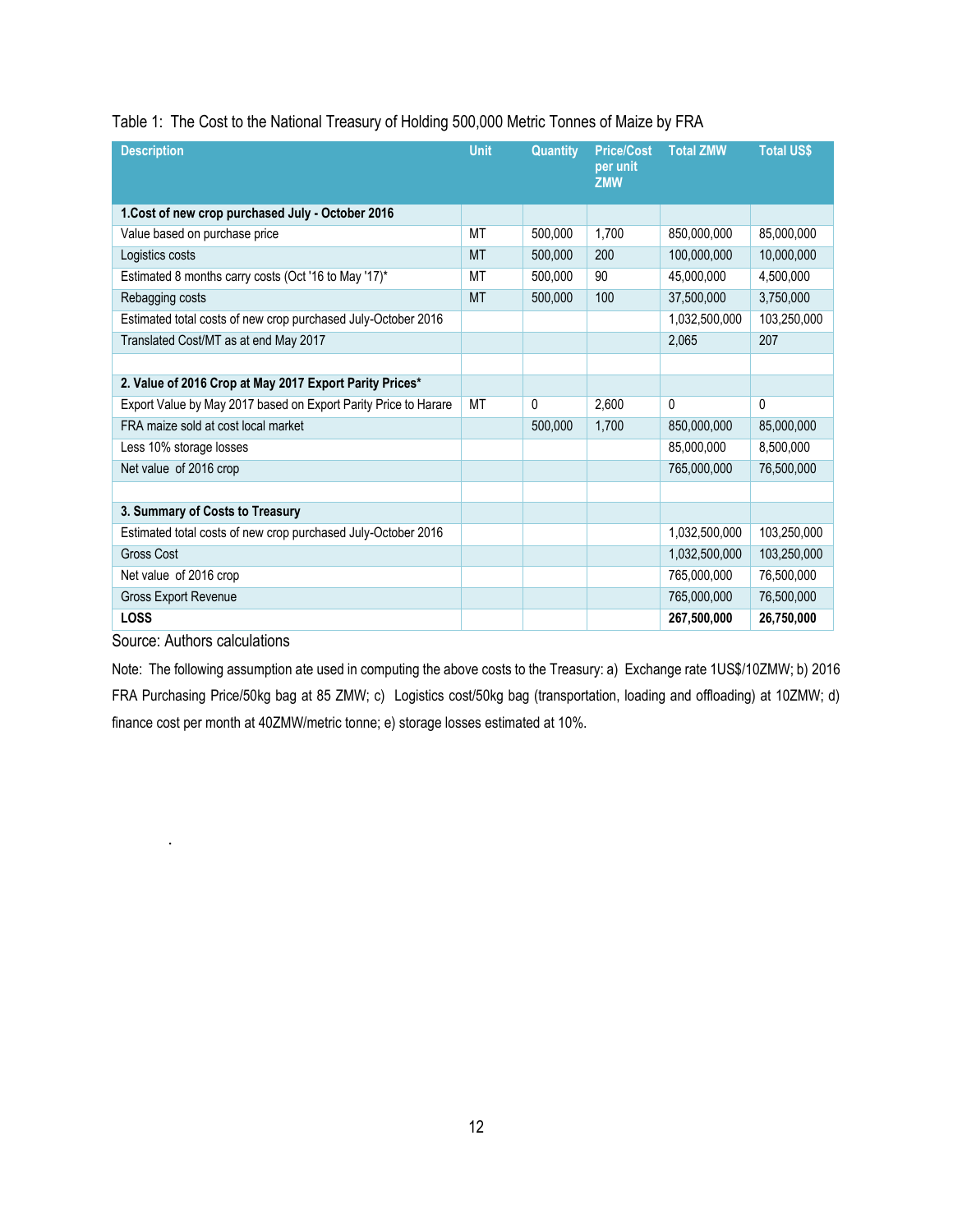# **4. How to Effectively Reform the FISP to Increase Agricultural Productivity and Private Sector Input Distribution Network?**

Since 2002, Zambia has been spending roughly 40 percent of the agricultural sector budget on the FISP, a subsidy programme mainly supporting the production of maize. The aim of this subsidy program is to increase agricultural productivity, rural incomes, and national food security, while at the same time aiding in the development of private sector input markets. However, the evidence suggests that it has not worked. While it cannot be disputed that during the FISP period, the nation has experienced tremendous increases in maize production (mainly through area expansion as a result of above market FRA prices), this has been achieved at a huge cost to the Treasury while the impact on maize yields, input market development, and poverty has been minimal.

Under the traditional FISP, the private sector has remained constrained in providing input and output marketing services. As households develop a dependency syndrome on fertilizer subsidies, it crowds out commercial fertilizer purchases and affects investments from the private sector. In terms of agricultural productivity, the traditional FISP fails to recognize the spatial variability of soil fertility and climatic conditions in the country, and as a result uses the blanket fertilizer recommendation of one-size fit all as the basis for determining the package size, disregarding the comparative advantage of different areas. To that effect, we have seen the government continuing to invest heavily in Compound D and Urea fertilizer through the revival of Nitrogen Chemicals. Unfortunately, these fertilizers are not suitable to large parts of the country where soils are acidic.

Zambia is now in the process of reforming the Farmer Input Support Programme (FISP) to implement the subsidy program through a flexible electronic voucher (e-voucher). After years of lobbying by various stakeholders including IAPRI for the government to reform the FISP subsidy program, MoA launched the e-voucher program as a pilot in thirteen selected districts during the 2015/2016 agricultural season with an initial target of 241,000 smallholder farmers. MoA is already working on the modalities of expanding the pilot to 39 districts during the 2016/17 farming season. From this expansion, it is expected that the program will be rolled out to the rest of the country.

Preliminary findings show that the e-voucher system implementation has crowded in more private sector participation in inputs distribution to rural farmers in the initial 13 pilot districts. Agro-dealers are now able to stock more diverse inputs in their shops. Despite some notable delays in e-cards activation, most farmers reported having access to inputs of their choice on time in nearby agro-dealer shops. About 85% of the farming households redeemed their vouchers for fertilizer and maize seed. The remaining 15% purchased other farm inputs. This is likely to increase during the second phase of the pilot, hence unlocking the potential to for agricultural diversification in the country.

Despite these successes, the e-voucher pilot was faced with challenges that threatened the successful implementation of the program. These included the following:

- a. delayed submission of beneficiaries lists to the MoA Programme Coordinating Office resulted in delayed delivery and activation of e-cards;
- b. rising fertilizer prices due to the depreciation of the kwacha that nearly made the e-voucher less attractive to the traditional FISP. As a result, government had to top-up the value of the voucher from 1,400 to 2,100 kwacha, inclusive of a farmer contribution of 400 kwacha;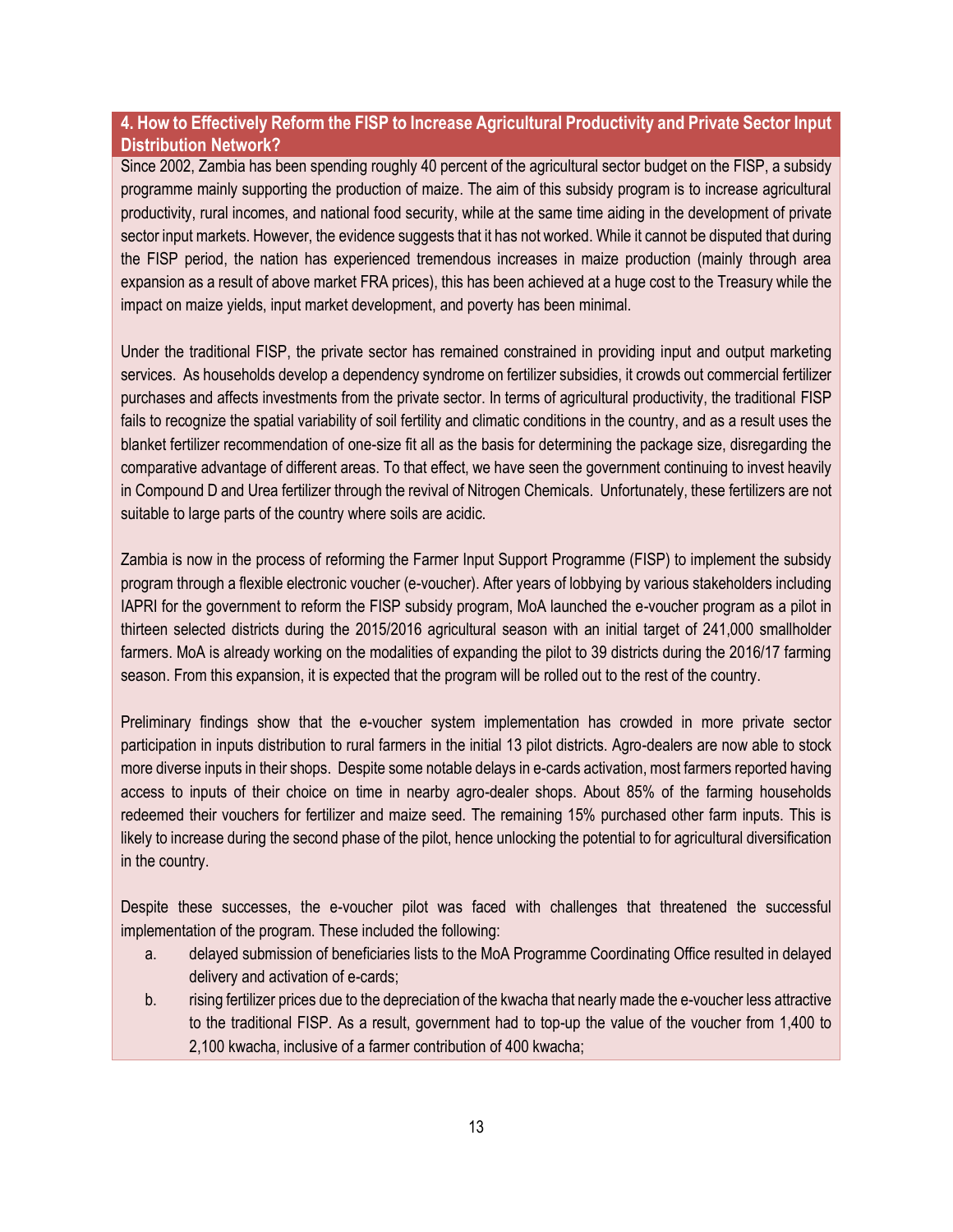- c. there were cases in Central Province of deliberate effort by some MoA staff to derail the implementation of e-voucher pilot in support of the traditional FISP. MoA's quick action to discipline renegade staff resolved the problem;
- d. reported selective activation of e-cards, a problem that led to delayed access of inputs by some farmers;
- e. reported incidences of farmers surrendering their non-activated cards to agro-dealers to access inputs in advance. This could have led to some farmers losing out as some agro-dealers might have redeemed the cards in the absence of the farmers;
- f. the charging of a redemption fee of 7 kwacha affected some farmers as they could not use the full value of the e-card; and
- g. The current e-voucher redemption system does not have the capability of identifying the type of inputs redeemed by farmers. This makes it impossible to map the demand for various inputs.

#### **Immediate actions**

- 1. Upscaling the implementation of a flexible e-voucher: The government should be commended for allocating resources in the 2016 budget towards the implementation of an e-voucher. We encourage the government to extend the voucher to the whole country so that it can be used to purchase inputs other than fertilizer which are vital to boosting broad based productivity. These include seeds for other crops, veterinary medicines, blended fertilizers, lime, herbicides, tractor services, farming equipment, chaka hoes, rippers etc.
- 2. Based on the baseline survey results, nearly 50% of the e-voucher beneficiary farmers reported having redeemed their inputs very late due to delayed issuance of e-cards by the government. Given that one of the main objectives of the e-voucher is to ensure timely delivery of inputs, it is paramount that the issue of selection of beneficiaries is dealt with. In addition, the delivery of e-cards to farmers should be done 2-3 months before onset of the rains (at least by October).

- 1. Prioritize some investment in identifying appropriate fertilizers for each agro-ecological region, and ensure extension officers are adequately trained and provided with enough, and timely resources to enable them to disseminate this information effectively.
- 2. Government should channel more resources to social cash transfers to assist vulnerable households. Cash transfers have proven to be effective in assisting vulnerable households as well as helping stimulate grassroots economic activity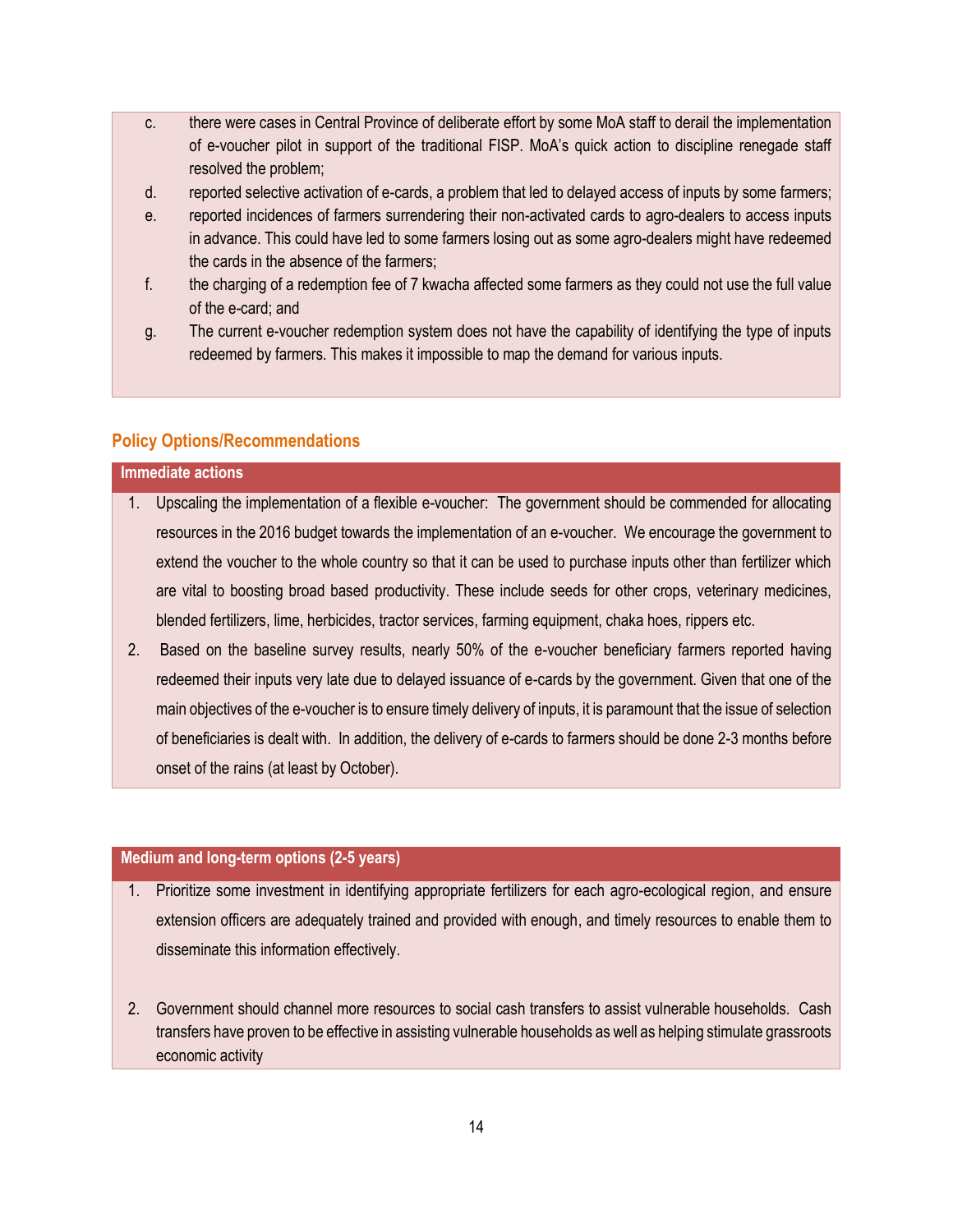# **STRATEGIC DIVERSIFICATION**

**It is widely accepted that, if Zambia is to witness sustainable agricultural growth and poverty reduction it will need to diversify agricultural output as per the PF Manifesto. This entails investing in other sub-sectors such as horticulture, livestock, and fisheries.**

#### **1. Horticulture Production and Market Development**

Rapidly rising urban populations, changing consumption patterns and renewed growth in per capita incomes in Zambia is creating major opportunities for local farmers by driving growth in domestic and regional market demand for food including horticultural crops (fruits and vegetables). Horticulture also provides significant value added potential through packaging, canning, slicing and dicing, and production of juice, sauces, preserves, and inputs to other food processing activities, all of which provide important opportunity to create jobs in both urban and rural areas. Unfortunately, this sector has been neglected by government policy which continues to prioritize the maize sector which has very low potential to solve poverty issues in the country. Only a paltry 20 percent of the smallholder farmers participate in horticultural markets in Zambia despite its high poverty reduction potential.

The poverty reduction potential for fruits and vegetables relative to maize is clear. A relatively market oriented smallholder in Zambia might sell 1 to 2 metric tonnes of maize to FRA at a price ranging from K65-K70 per 50 kg. Total gross revenue of this farmer will range from K1,300 to K2,800 (approx. US\$210 to US\$453), nearly all of it occurring immediately after harvest. The average smallholder producing tomato, on the other hand, may produce 10-15 metric tons (on less land) over several months and sell it at an average price of K2 to K3/kilogram, for a total gross value of K20,000 to K30,000 (approx. US\$3,236 to US\$4,854) -- 10- to 20 times higher than typical maize sales values.

However, in trying to exploit these opportunities, smallholder farmers confront a series of often intractable constraints including; high cost of production and marketing; the intensive knowledge requirement for horticulture production (which they normally do not have); fresh produce's perishability and the lack of any cold chain; and extreme variability in prices. The horticulture subsector receives no public sector support throughout the value chain, except for isolated projects related to smallholder market linkage efforts by NGOs and other non-state actors.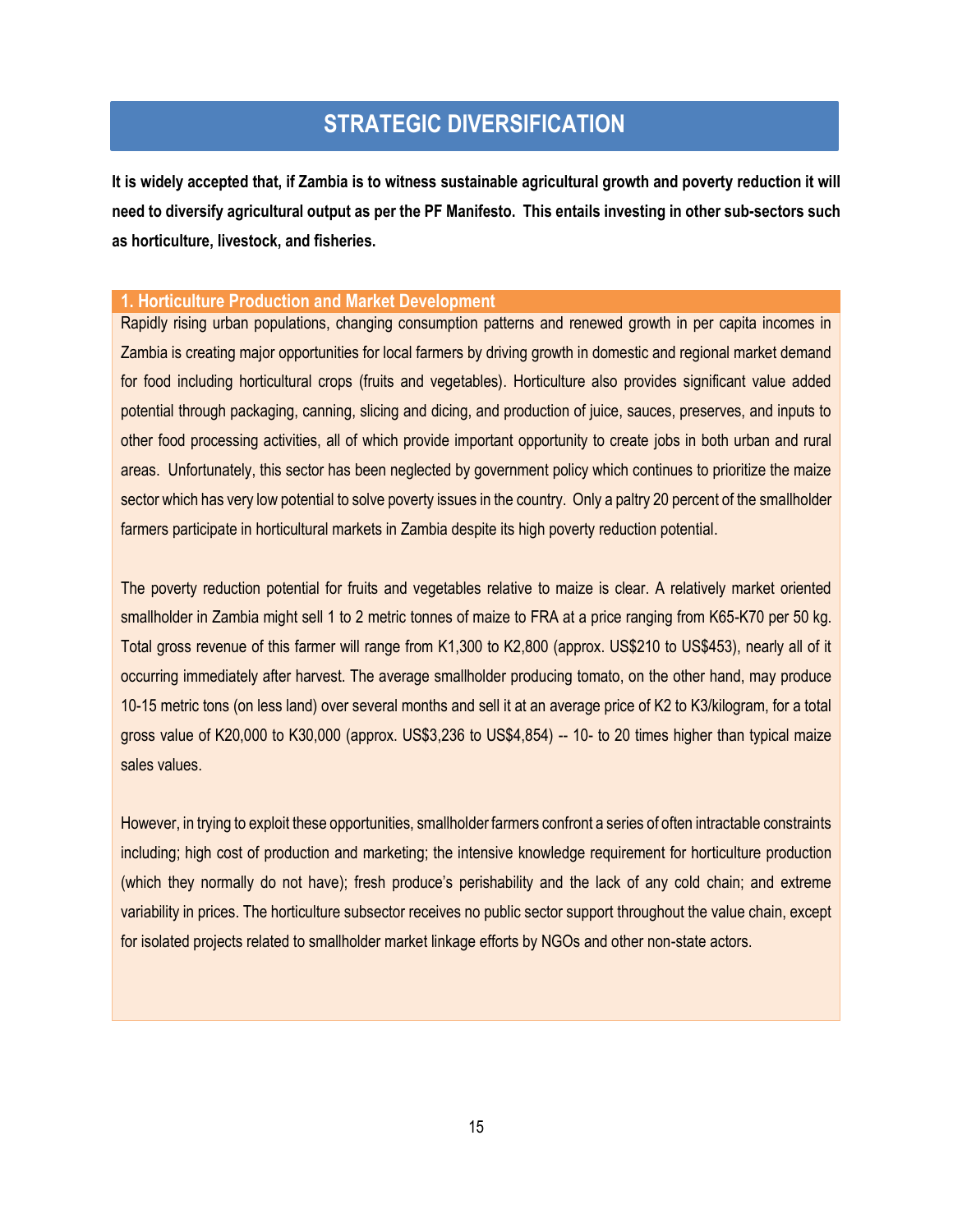## **Medium and long-term options (2-5 years)**

- 1. Government needs to make a deliberate effort to support smallholder horticultural production and marketing through, as a first step and matter of priority, facilitation of the development of strategically located wholesale markets with appropriate hard and soft market infrastructure through private-public partnerships starting with Lusaka and the Copperbelt.
- 2. The horticultural wholesale section of Soweto Market which is playing a very critical role in the supply chains but faced with critical infrastructural and management problems needs to be developed at a new site with adequate allowance for heavy traffic flow, appropriate infrastructure development (basic ground paving with drainage outlets, designated in and outflows for vehicular traffic, loading and off-loading bays, storage facilities, etc. as well as an appropriate management system including the participation of only trained and certified brokers. Lessons from other countries such as South Africa and to some extent Mozambique would help in this regard.

Once this is done for Lusaka, the same can be replicated on the Copperbelt and other parts of the country. There is need to recognize the importance of improving horticultural wholesale markets as a driver to increased smallholder supply chain participation and urban supply of high quality fresh produce at competitive prices.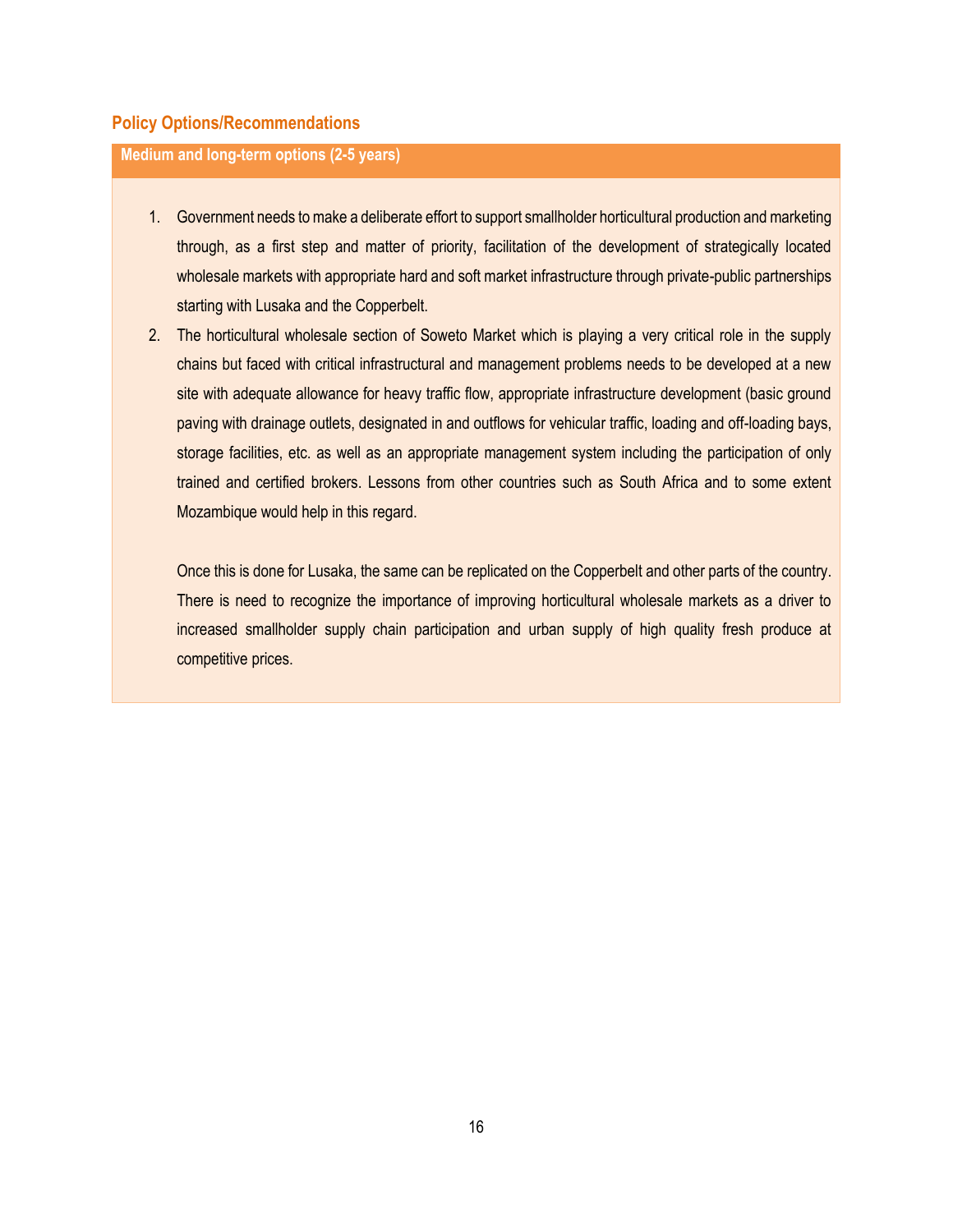#### **2. Livestock Sector Development**

The national total meat demand is projected to grow from 120 thousand tons (as of 2012) to over 600 thousand tons in the year 2027, and national milk consumption from 260 million tons to over 1200 million tons over the same period. However, with the rapidly increasing demand, there will still be a deficit of about 320 thousand tons of meat and 760 million liters of milk (MAL *et al.,* 2011). Meeting this rapidly increasing demand for animal-sourced foods is a big opportunity for smallholders to earn a better living. But both the traditional production and marketing systems need to catch up with the rapidly changing environment.

Despite the importance of livestock rearing to smallholders' livelihoods in Zambia, the majority of smallholder production and marketing remains confined to the "traditional" sector. Average ownership and marketing of livestock per household is also low. This is because of:

- a) limited disease and bio-safety management at all stages of the value chain;
- b) low input husbandry techniques, including limited adoption of animal confinement, leading to high levels of animal mortality and low productivity;
- c) Low capacity to comply with sanitary and phytosanitary regulations, leading to limited market opportunities, and;
- d) Poorly coordinated marketing systems that link farmers to urban consumer markets.

Therefore, the ability of smallholder producers to benefit from the growing demand for animal products in Zambia depends on strengthening the performance of the production and marketing system utilized by smallholder animal producers, and integrating the traditional sector with the commercial sector.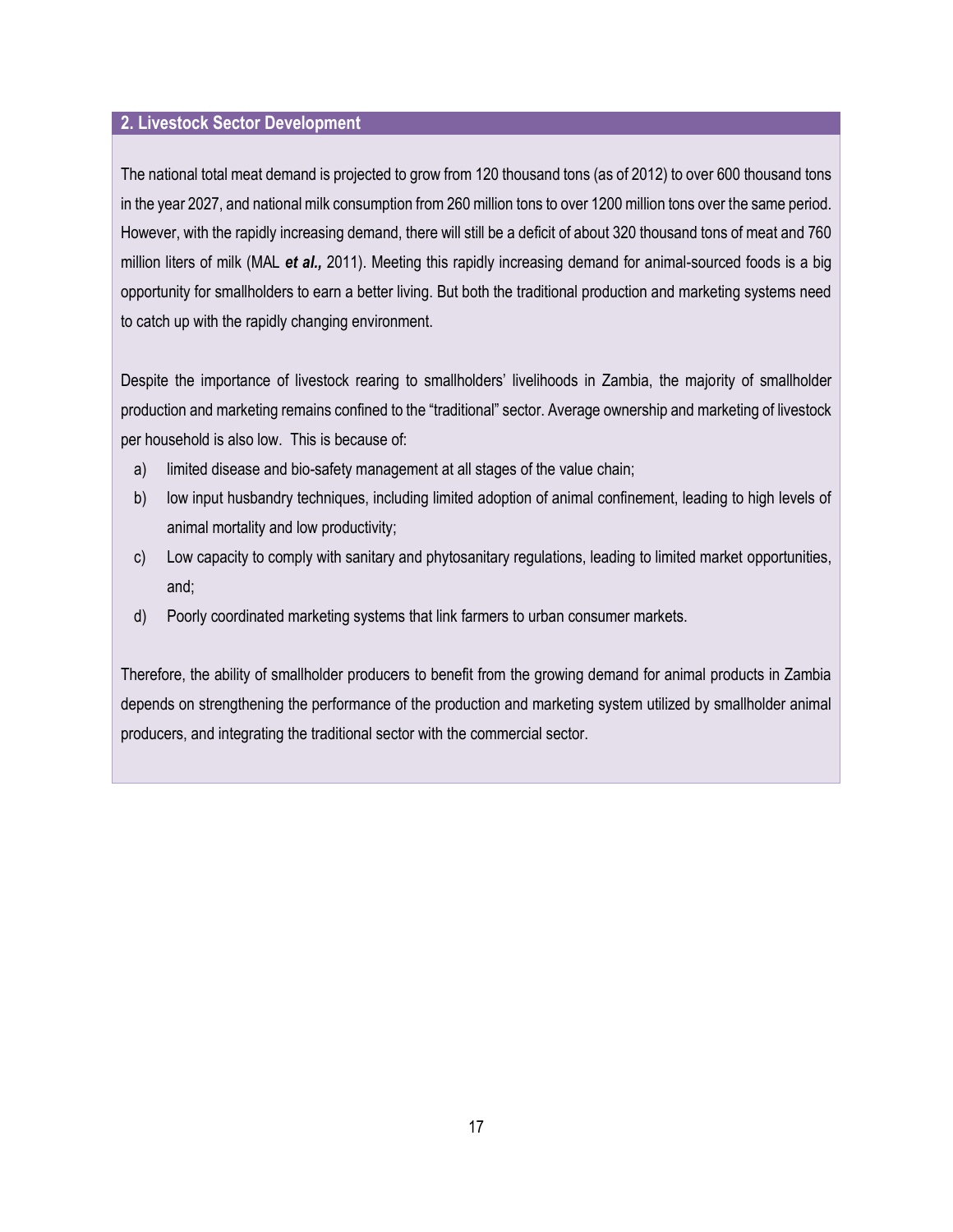- 1. The government should move to finalize the livestock policy to ensure a stable and predictable policy framework is in place for the livestock sector.
- 2. Direct more resources to disease control through the construction of new, and the rehabilitation of existing community dip tanks, and enactment of a deliberate policy to encourage farmers to dip their animals. This could be done through livestock vaccination campaigns for diseases of national importance.
- 3. Direct more resources into effective breeding programs and rehabilitate existing breeding centers.
- 4. Strengthen the veterinary extension service delivery through deploying of veterinary assistants at camp level. The livestock extension should then focus on improved animal husbandry, and promotion of supplementary feeding for livestock especially during lean periods
- 5. Promote smallholder supplementary livestock feeding and commercialization of the same.
- 6. Support livestock research that will develop appropriate livestock production technologies
- 7. Investment in livestock trading markets in production areas